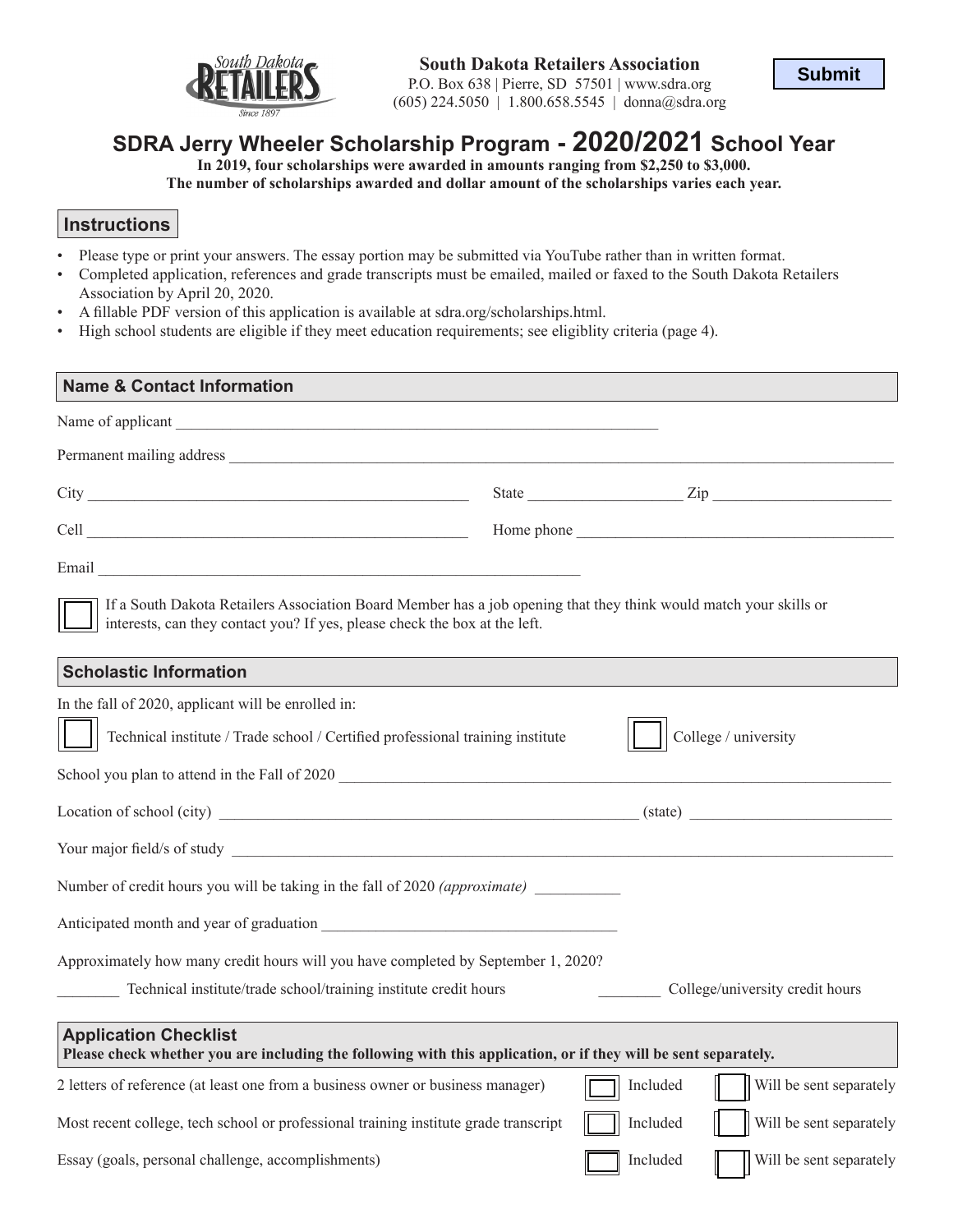# **High School Education**

| High school you attended                              |       |  |  |
|-------------------------------------------------------|-------|--|--|
| City                                                  | State |  |  |
| Month/year of graduation from high school             |       |  |  |
| Obtained high school equivalency (such as a GED) Year | State |  |  |

## **Education Information**

**Provide names of post-secondary schools you are currently attending or have attended previously.**

| Technical Institute • Trade School • Certified<br><b>Professional Training Institute . College . University</b> | <b>Attended</b><br>$(from - to)$ | <b>Major</b> |
|-----------------------------------------------------------------------------------------------------------------|----------------------------------|--------------|
|                                                                                                                 |                                  |              |
|                                                                                                                 |                                  |              |
|                                                                                                                 |                                  |              |
|                                                                                                                 |                                  |              |

| <b>Family</b><br>Please tell us in what occupation your parents/guardians are or were engaged (i.e. teacher, farmer, hardware store owner, bank<br>teller, store clerk). For "place of employment", please provide the name of the company or agency the individual works/worked<br>for or owns/owned. |  |  |  |  |
|--------------------------------------------------------------------------------------------------------------------------------------------------------------------------------------------------------------------------------------------------------------------------------------------------------|--|--|--|--|
|                                                                                                                                                                                                                                                                                                        |  |  |  |  |
|                                                                                                                                                                                                                                                                                                        |  |  |  |  |
|                                                                                                                                                                                                                                                                                                        |  |  |  |  |
|                                                                                                                                                                                                                                                                                                        |  |  |  |  |
|                                                                                                                                                                                                                                                                                                        |  |  |  |  |
|                                                                                                                                                                                                                                                                                                        |  |  |  |  |
| <u> 1989 - Johann Stoff, amerikansk politiker (* 1908)</u><br><b>Career Goals</b>                                                                                                                                                                                                                      |  |  |  |  |
|                                                                                                                                                                                                                                                                                                        |  |  |  |  |
|                                                                                                                                                                                                                                                                                                        |  |  |  |  |
|                                                                                                                                                                                                                                                                                                        |  |  |  |  |
|                                                                                                                                                                                                                                                                                                        |  |  |  |  |
|                                                                                                                                                                                                                                                                                                        |  |  |  |  |
|                                                                                                                                                                                                                                                                                                        |  |  |  |  |
|                                                                                                                                                                                                                                                                                                        |  |  |  |  |

 $\mathcal{L}_\mathcal{L} = \{ \mathcal{L}_\mathcal{L} = \{ \mathcal{L}_\mathcal{L} = \{ \mathcal{L}_\mathcal{L} = \{ \mathcal{L}_\mathcal{L} = \{ \mathcal{L}_\mathcal{L} = \{ \mathcal{L}_\mathcal{L} = \{ \mathcal{L}_\mathcal{L} = \{ \mathcal{L}_\mathcal{L} = \{ \mathcal{L}_\mathcal{L} = \{ \mathcal{L}_\mathcal{L} = \{ \mathcal{L}_\mathcal{L} = \{ \mathcal{L}_\mathcal{L} = \{ \mathcal{L}_\mathcal{L} = \{ \mathcal{L}_\mathcal{$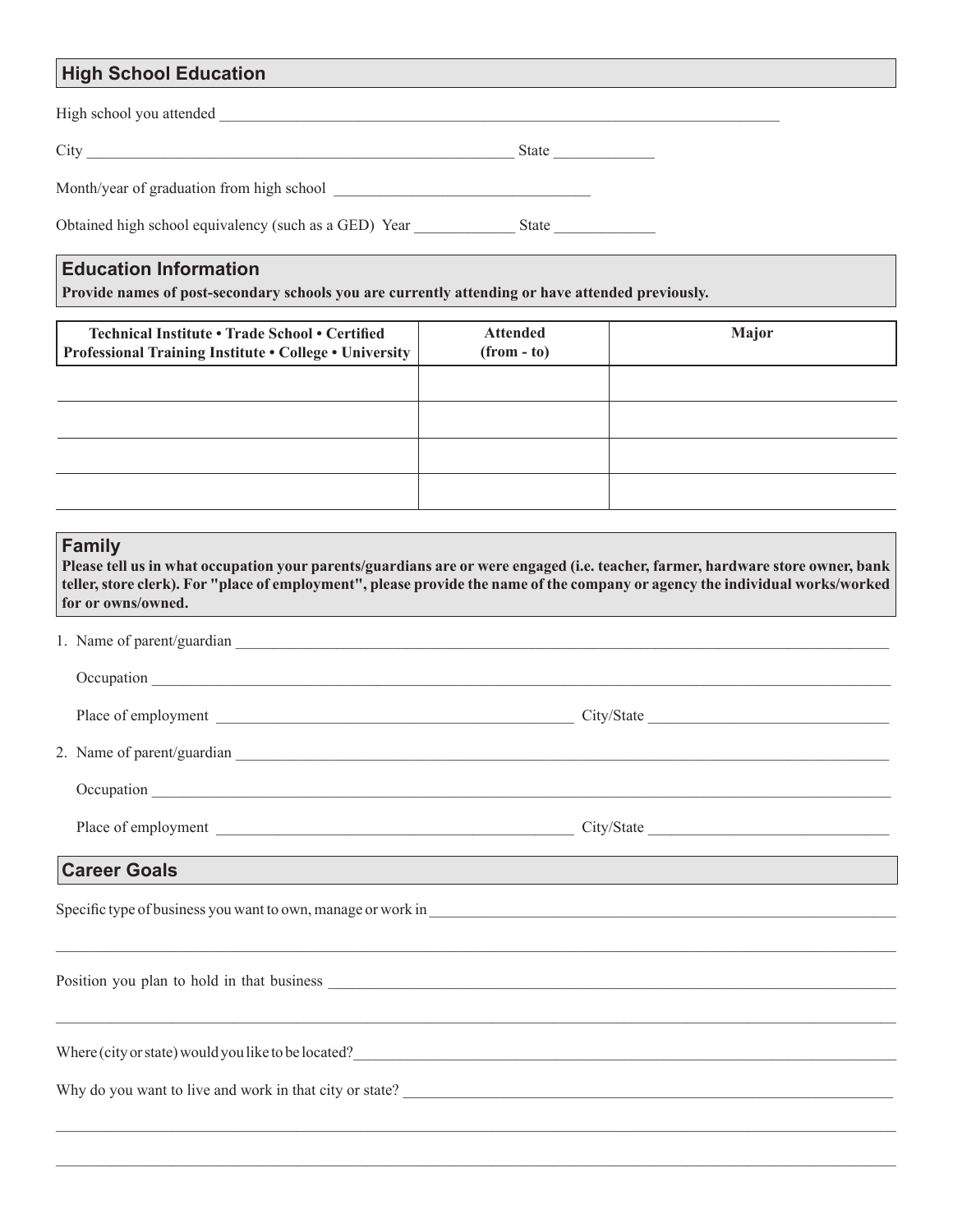#### **Employment History**

**LIST YOUR CURRENT OR MOST RECENT JOB FIRST. Include full time, part time, temporary, and seasonal work. You may submit a resume in addition to completing this section. If job information doesn't fit on one line, you can continue information on the next line.**

| Place of employment<br>(Include name of business & city) | <b>Type of</b><br>business | <b>Employment dates</b><br>$(from - to)$ | Your position or<br>job duties |
|----------------------------------------------------------|----------------------------|------------------------------------------|--------------------------------|
|                                                          |                            |                                          |                                |
|                                                          |                            |                                          |                                |
|                                                          |                            |                                          |                                |
|                                                          |                            |                                          |                                |
|                                                          |                            |                                          |                                |
|                                                          |                            |                                          |                                |
|                                                          |                            |                                          |                                |
|                                                          |                            |                                          |                                |

#### **Tell Us More About Your Goals (May Be Submitted Via YouTube)**

**TYPE OR PRINT** on a separate sheet or sheets of paper. **WORD LIMIT:** 400 words per section.

**YouTube:** This part of the application may instead be submitted via YouTube.

**Time Limit:** 5 minutes total.

**If Submitting Via YouTube**: Please email the link to donna@sdra.org, and check the box below.

#### **Submitting via YouTube**

**Goals:** Please tell us about your plans for the future, such as: 1

- Your career goals be very specific about the type of business in which you are interested, and the position you want to hold.
- Why do you want to be in the field you have chosen?
- What persuaded you to choose this field of study?
- Why is a career in retail or business important to you?
- What skills do you possess that will help you reach your goals?
- What job experience do you have that will help you reach your goals?
- Where do you hope to be and what do you hope to be doing in 10 years?

**Personal Challenges**: What is the most difficult challenge or obstacle you have faced? How did you handle it?

**Accomplishments/Activities:** Please tell us about any special accomplishments in your personal, community or academic life, or involvement in school or community activities. 3